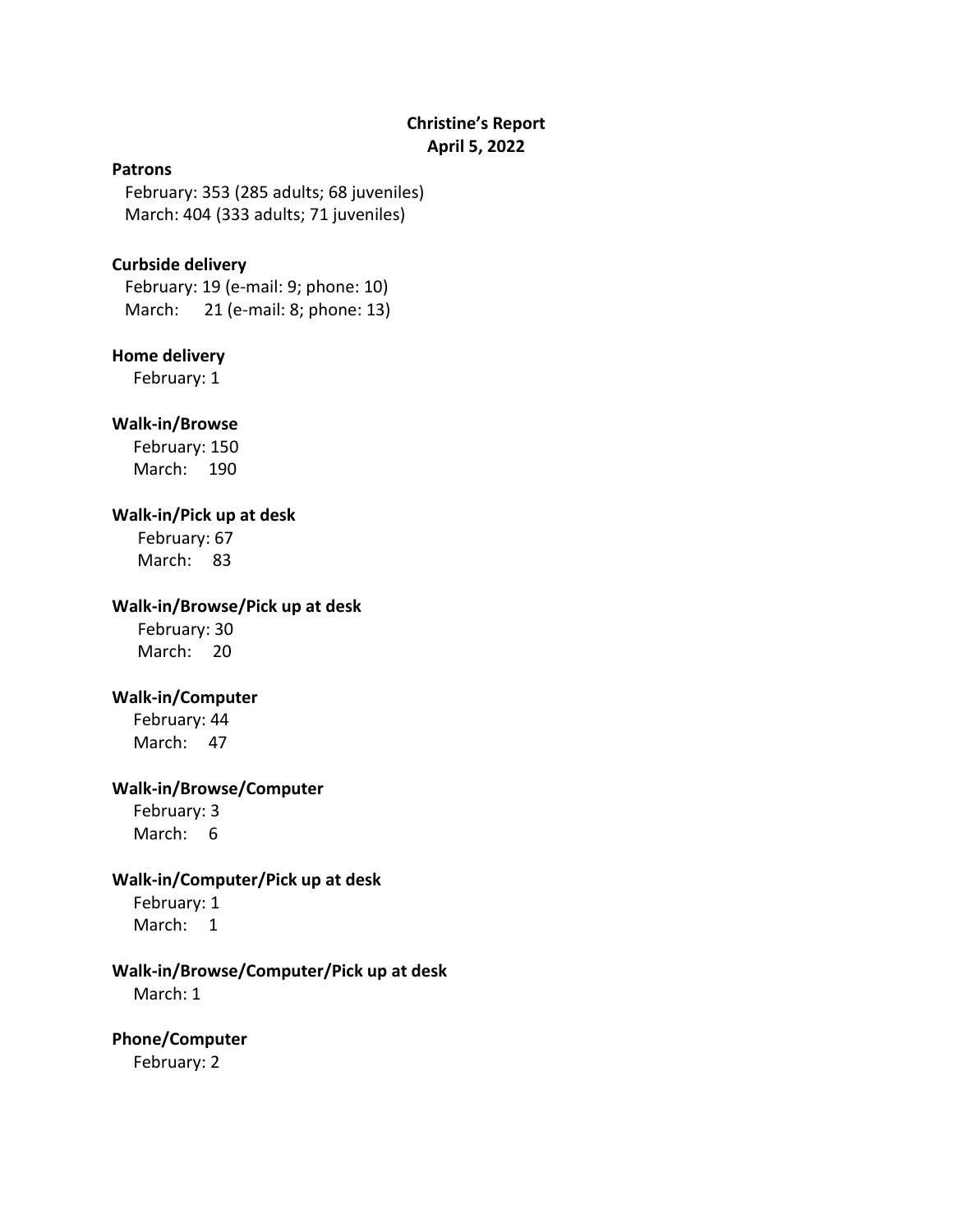## **Phone/Computer/Pick up at desk**

February: 1

# **Staff**

 February: 17 March: 18

## **Other (Get library card, renew items, use copy machine, pick up tax forms)**

 February: 18 March: 17

## **Requests for materials:**

 February: 167 March: 198

# **Staff activities:**

- Turned in Annual Report

 Materials owned: Books: 14,691; Electronic E-books: 173,888; Audios: 1,882; Downloadable Electronic Audio Materials: 68,715; Video Materials: 3,650; and Downloadable Electronic Video Materials: 592

 Circulation: 15,501 (4,881 Children's Materials) 2020: 12,734 (3,583 Children's Materials +2,767 (1,298)

Loaned 6,603 items to patrons at other libraries 2020: 5,626

Borrowed 4,618 items from other libraries for our patrons 2020: 3,568

 10,883 Clear Lake items were checked out in 2021 9,166 Clear Lake items were checked out in 2020

Operating Expenses: \$120,506 2020: \$108,110 +\$12,396

- Mailed ACT 150 letters these are requests to Barron, Dunn, Polk, and St Croix Counties for funds to reimburse Clear Lake Public Library for serving people that don't live in the municipality of Clear Lake. Village of Clear Lake gave us \$74,313 for 2022 and as you can see above, it costs more than that to operate the library.
- Met virtually with the other Polk County Library Directors
- Met virtually with my program collaborators trivia night, and Badger Talks series (these are free programs offered by UW – staff). We have done 5 programs and several more are planned. Clear Lake has planned the April talk and it is on Gardening with native plants.
- Ordered \$1500 worth of Juvenile Non-Fiction books from ABDO books. We will receive an additional \$600 worth of free Juvenile Non-Fiction books.
- Ordered and processed books
- Ordered and processed books on cd
- Purchased and processed dvds
- Processed donated books, dvds
- Added puzzles to our collection and they have been circulating